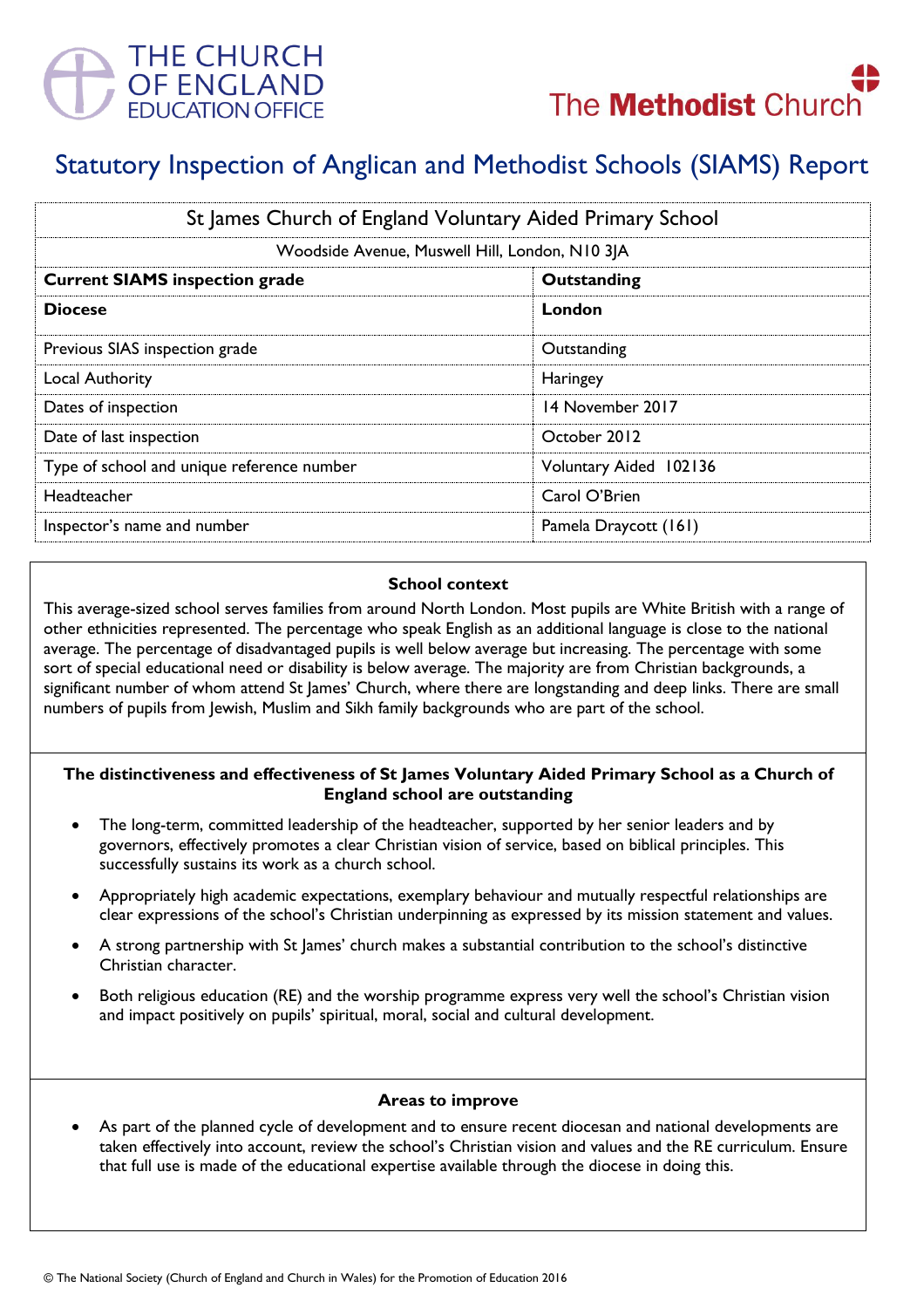## **The school, through its distinctive Christian character, is outstanding at meeting the needs of all learners**

The school's mission statement of, 'Learning to live. Living to learn. Learning from Christ' successfully sustains and guides decisions made in the school. It leads to a clear focus on the importance of developing pupils both academically and personally. Consequently, pupils thrive, for example, displaying very positive attitudes to learning and being considerate towards others. The school has a strong 'family feel', which pupils respond to positively, knowing that they are well cared for. This means that attendance is above the national average and behaviour is commendable. There is a clear behaviour policy which is well based on Christian principles such as justice and forgiveness. It is very well understood by pupils and consistently applied. On those very few occasions where behaviour or attendance issues get in the way of learning, compassionate and effective support for pupils and their families brings about positive resolutions. The school has a rather long set of Christian values which include, for example, thankfulness, compassion, peace and hope. The values are well known. Their biblical underpinning is understood by many but not by all across the school. Each class focuses on two of the values annually and shares their thoughts and insights with the rest of the school through the collective worship programme. This contributes to these Christian values permeating the school's life and work. The school's vision and values has not been thoroughly reviewed in the light of recent and ongoing developments in Church of England education. Attainment is consistently high when compared with local and national averages. This demonstrates the good or accelerated progress that pupils of differing abilities and backgrounds generally make. Likewise the school's Christian identity is being lived out through the consistently high expectations and mutually supportive relationships in evidence. As an expression of its Christian foundation, spiritual, moral, social and cultural development is given a high priority. For example, opportunities are very well taken within a broad and balanced curriculum, including in RE and though topic work, to help pupils be mindful and reflect on issues of spiritual, moral and ethical concern. This is very well supported through a range of extra-curricular activities and by the Year 6 voluntary Bible study held weekly after school in the church. Charitable giving is clearly seen as an important expression of the individual's and the school's responsibility towards God and the wider world. Opportunities for giving and for fund-raising for charity are very well supported by the pupils and their families as well as by staff. As one pupil reflected, 'Giving to charity can be fun as well as something we should do because Jesus helped others, so should we'. Through the RE curriculum pupils develop an appreciation of difference and diversity as they address Christianity and other world faiths, appropriately addressing similarities and differences. 'It's important to know about what other people do and believe. Otherwise you'd be ignorant and you might not be respectful which wouldn't be good,' as one pupil reflected. The teaching of Christianity is firmly grounded. However, there are some missed opportunities to consider in greater depth the multi-cultural, multi-ethnic dimension of Christianity and indeed Anglicanism as a world faith.

# **The impact of collective worship on the school community is outstanding**

The worship programme is key to sustaining and promoting the school's Christian foundation. Elements of the worship programme include exploring the school's Christian values as well as key Christian festivals and teachings. These are well planned for and contribute very well to pupils' appreciation of Christian beliefs and teachings. Whole school acts of worship are the daily norm. These are led principally by the headteacher, other staff, clergy and members of St James' church, as well as by class groups. This provides a variety of approaches and helps to maintain interest. Pupils participate and respond positively to worship and engage very well with it. They are regularly and appropriately involved in leading worship and are respectful and focused during worship opportunities. The programme is well extended through visits for worship to the parish church. Parents are invited to join when worship is held in church or in school when their children are involved in leading worship. This contributes effectively to a strong sense of belonging and community alongside providing relevant opportunities for worship. Biblical teachings and stories are drawn on and related well to events in the world today. This contributes to a deep level of understanding of the importance and relevance of the Bible for Christians and particularly of the significance of Jesus and his teaching. As a consequence they are able to relate biblical teaching to events in the world and their lives today. Pupils have a developing understanding of key Christian beliefs such as that of God as Father, Son and Holy Spirit. Worship in school complements worship styles in church. Thus pupils are exploring particular Anglican aspects of worship. Pupils understand that prayer is 'important and is talking to God'. They know that there are different types of prayer such as, 'praising God, saying thank you and asking for things'. They know the Lord's Prayer, which is said or sung regularly, and have an appreciation of its significance for Christians. The school prayer is said in daily worship and there are opportunities at lunchtime and at the end of the school day for prayer in the classroom. These prayers are often written by the pupils themselves. This means that prayer is part of the daily rhythm of school life. The church ran a prayer room in the school during the previous summer term and pupils asked for it to be continued. In response, a prayer, reflection and quiet room is being set up, although is not yet functioning. The impact of worship is closely monitored and pupils' views and suggestions are taken into account. This leads to its relevance being reinforced and developed further.